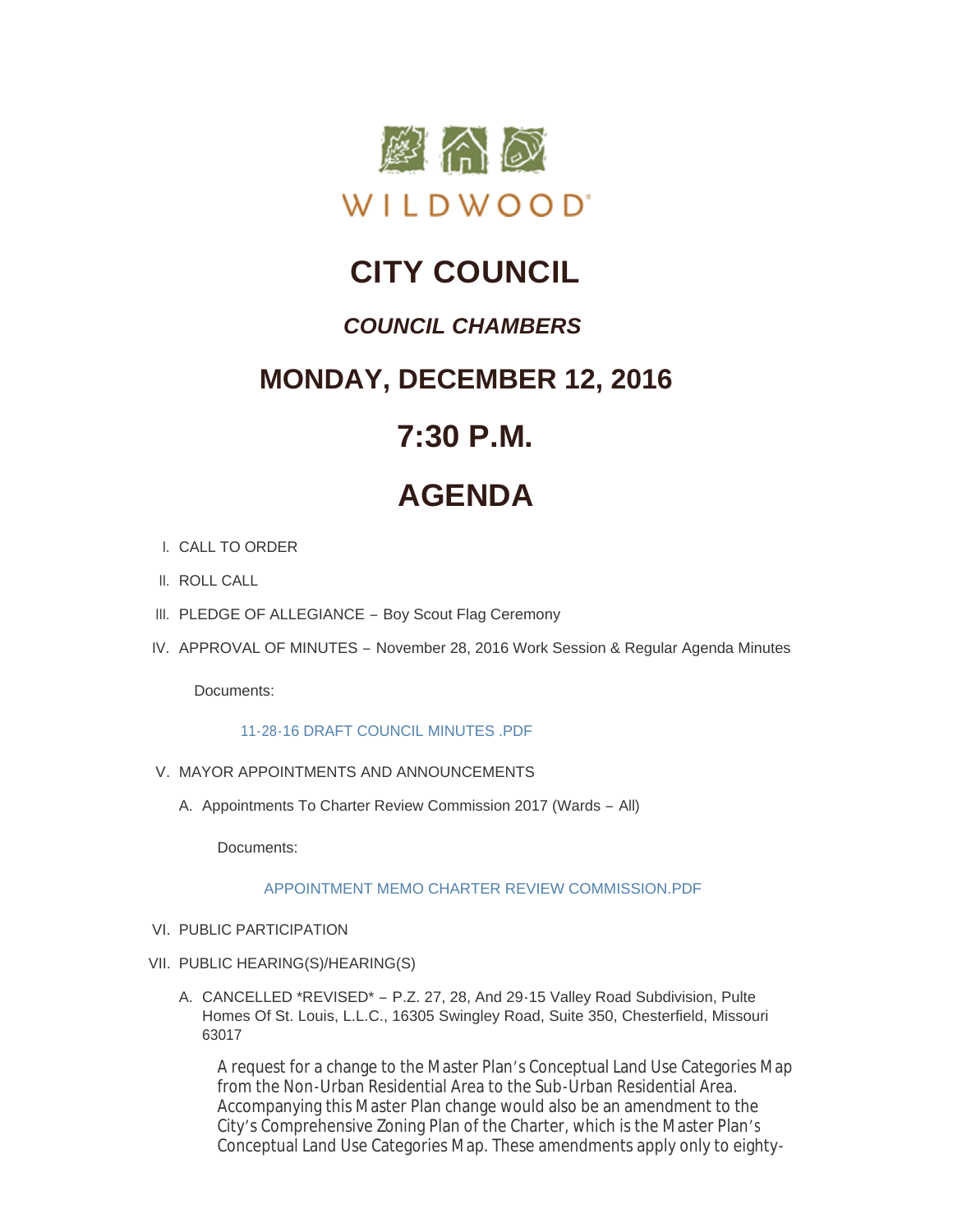Conceptual Land Use Categories Map. These amendments apply only to eightyseven (87) acres of the overall one hundred twenty-four (124) acre site, with the remaining thirty-seven (37) acres not effected by this requested action. Additionally, requests for a change in zoning from the NU Non-Urban Residence District to the R-1 One Acre Residence District, with an application of a Planned Residential Development Overlay District (PRD), have been submitted for this same eighty-seven (87) acre area that is located west side of Valley Road, north of Peppermill Drive (Locator Numbers: 21U5202874, 21U610242, and 20U210014/Street Addresses: 2443 and 2485 Valley Road and 2121 Quaethem Drive). **Proposed Use: A total of eighty-one (81) individual lots, with common ground, and required public space areas.** (Ward Two)

Documents:

## PUBLIC HEARING - PZ 27 28 29-15 VALLEY RD. SUBDIVISION PDF

# VIII. LEGISLATION

# UNFINISHED BUSINESS A.

BILL #2226 1.

AN ORDINANCE OF THE CITY OF WILDWOOD, MISSOURI, WHICH AMENDS THE MUNICIPAL CODE OF THE CITY OF WILDWOOD, MISSOURI, BY ENACTING A NEW SECTION 210.275; PROHIBITING CONSTRUCTIVE INVASION OF PRIVACY IN THE CITY; AMENDING THE MUNICIPAL CODE OF THE CITY OF WILDWOOD, MISSOURI, BY ENACTING A NEW CHAPTER 236; AND PROVIDING FOR THE REGULATION OF UNMANNED AIRCRAFT SYSTEMS (UAS). *Recommended by the Planning and Zoning Commission*. (Second Reading) (Wards – All)

Documents:

## [BILL 2226.PDF](http://mo-wildwood.civicplus.com/AgendaCenter/ViewFile/Item/9200?fileID=13438)

BILL #2227 2.

AN ORDINANCE ADOPTING THE MUNICIPAL BUDGET AND CAPITAL IMPROVEMENT PROGRAMS FOR THE CITY OF WILDWOOD FOR FISCAL YEAR 2017. *Recommended by the City Council*. (Second Reading) (Wards – All)

Direct Budgetary Impact: \$22,991,870.00

Documents:

# [BILL 2227 \(UPDATED WITH 2016 YEAR-END ESTIMATES\).PDF](http://mo-wildwood.civicplus.com/AgendaCenter/ViewFile/Item/9201?fileID=13439)

BILL #2228 3.

AN ORDINANCE BY THE CITY COUNCIL OF THE CITY OF WILDWOOD, MISSOURI AUTHORIZING THE MAYOR OF THE CITY OF WILDWOOD, MISSOURI TO EXECUTE AN AGREEMENT WITH THE PROPERTY OWNERS OF 18320 WOODLAND MEADOWS DRIVE (WILLIAM C. AND CYNTHIA L. DAVIS) FOR THE PURPOSES OF PLACING A PUBLIC UTILITY POLE ON THEIR RESPECTIVE LOT THAT WILL PROVIDE FOR HIGH-SPEED INTERNET SERVICE TO THE SURROUNDING NEIGHBORHOOD. *Recommended by the Rural Internet Access Committee* (Second Reading) (Ward – One)

> Direct Budgetary Impact: \$4,000.00 (cost for internet pole and installation)

Documents: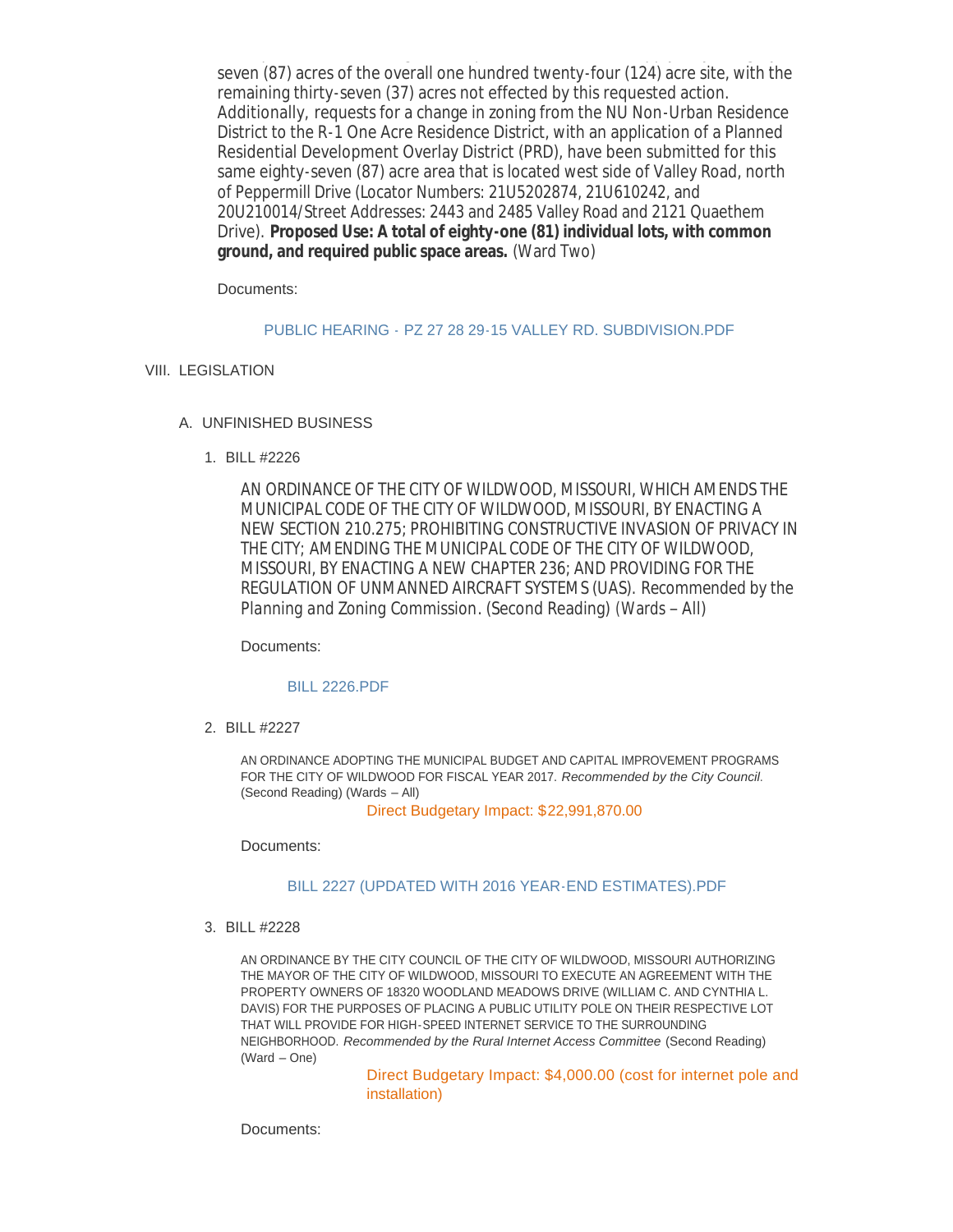#### [BILL 2228.PDF](http://mo-wildwood.civicplus.com/AgendaCenter/ViewFile/Item/9202?fileID=13440)

BILL #2229 4.

AN ORDINANCE BY THE CITY COUNCIL OF THE CITY OF WILDWOOD, MISSOURI APPROVING A NAME CHANGE TO AN EXISTING RESIDENTIAL SUBDIVISION FROM WILD TURKEY LANE TO THE TIMBERS AT FOX MOUNTAIN, WHICH HAS BEEN ENDORSED BY ALL SEVEN (7) OWNERS OF LOTS, AND CERTIFIED BY ST. LOUIS COUNTY, MISSOURI. *Recommended by the Department of Planning* (Second Reading) (Ward – Six)

Direct Budgetary Impact: Revenue Neutral

Documents:

[BILL 2229.PDF](http://mo-wildwood.civicplus.com/AgendaCenter/ViewFile/Item/9203?fileID=13441)

BILL #2230 5.

AN ORDINANCE BY THE CITY COUNCIL OF THE CITY OF WILDWOOD, MISSOURI AUTHORIZING THE MAYOR OF THE CITY OF WILDWOOD, MISSOURI TO EXECUTE A CONTRACT ON BEHALF OF IT WITH OATES ASSOCIATES FOR THE DEVELOPMENT OF ENGINEERED DRAWINGS/PLANS, ALONG WITH CONSTRUCTION MANAGEMENT AND ADMINISTRATION SERVICES, FOR THE *GREAT MEADOW AREA*, IN ASSOCIATION WITH THE COMMUNITY PARK PROJECT – PHASE 2, CONSISTENT WITH THE ATTACHED CONTRACT AND EXHIBITS, WHICH ARE BEING RECOMMENDED BY THE PLANNING AND PARKS COMMITTEE OF CITY COUNCIL. *Recommended by the Planning/Parks Committee*. (Second Reading) (Wards – All)

Direct Budgetary Impact: \$53,300.00

Documents:

#### [BILL 2230.PDF](http://mo-wildwood.civicplus.com/AgendaCenter/ViewFile/Item/9204?fileID=13442)

BILL #2231 6.

AN ORDINANCE BY THE CITY COUNCIL OF THE CITY OF WILDWOOD, MISSOURI AUTHORIZING THE MAYOR OF THE CITY OF WILDWOOD, MISSOURI TO ENTER INTO A PURCHASE AGREEMENT WITH A CERTAIN LANDOWNER CONTROLLING A TOTAL OF TWO (2) PROPERTIES LOCATED AT 205 WOOLSEY LANE AND 201 KEYS AVENUE/ST. LOUIS COUNTY LOCATOR NUMBERS 26V341197 AND 26V341395, FOR THE TOTAL AMOUNT OF FIFTY-TWO THOUSAND FIVE HUNDRED DOLLARS (\$52,500.00), WHICH WILL PROVIDE FURTHER LAND AREA FOR THE LINEAR PARK SYSTEM BEING DEVELOPED IN THE GLENCOE AREA AND ADDRESS FLOODPLAIN MANAGEMENT GOALS AS WELL. *Recommend by the Planning/Parks Committee*. (Second Reading) (Ward - Six)

Direct Budgetary Impact: \$52,500.00

Documents:

[BILL 2231 PART 1.PDF](http://mo-wildwood.civicplus.com/AgendaCenter/ViewFile/Item/9205?fileID=13443) [BILL 2231 PART 2.PDF](http://mo-wildwood.civicplus.com/AgendaCenter/ViewFile/Item/9205?fileID=13444)

- **B. NEW BUSINESS** 
	- BILL #2232 1.

AN ORDINANCE OF THE CITY OF WILDWOOD, MISSOURI, REVISING THE BUDGET FOR THE CITY OF WILDWOOD, MISSOURI, FOR THE FISCAL YEAR COMMENCING ON JANUARY 1, 2016, AND ENDING ON DECEMBER 31, 2016. *Recommended by the Department of Administration* (First and Second Reading) (Wards – All)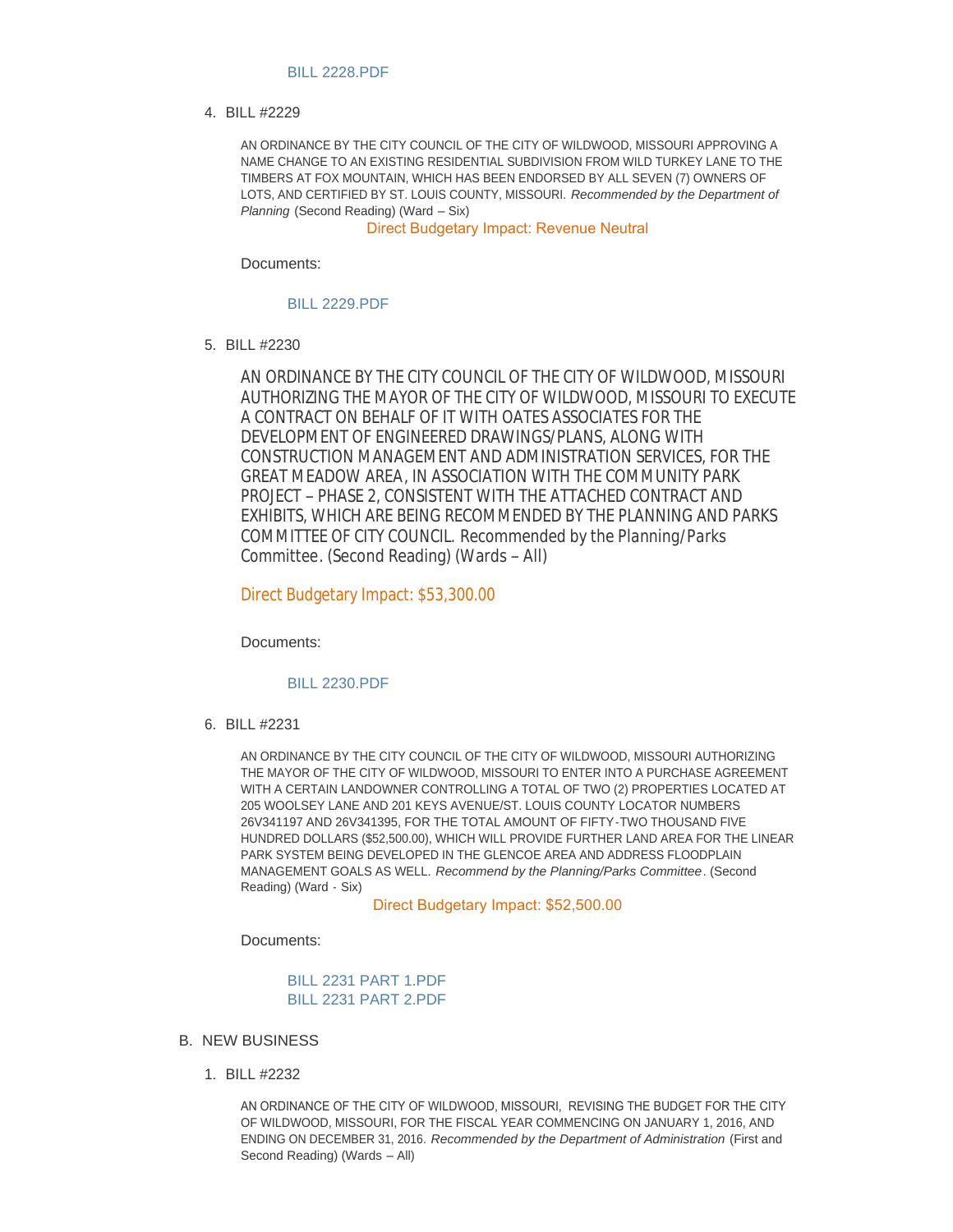#### Documents:

#### [BILL 2232.PDF](http://mo-wildwood.civicplus.com/AgendaCenter/ViewFile/Item/9207?fileID=13445)

BILL #2233 2.

AN ORDINANCE OF THE CITY OF WILDWOOD, MISSOURI, AUTHORIZING THE MAYOR TO NEGOTIATE AND EXECUTE A RENEWAL OF THE POLICE SERVICES AGREEMENT WITH ST. LOUIS COUNTY FOR THE YEAR 2017. *Recommended by the Board of Public Safety* (First Reading) (Wards – All)

Direct Budgetary Impact: \$3,179,181.00

Documents:

#### [BILL 2233.PDF](http://mo-wildwood.civicplus.com/AgendaCenter/ViewFile/Item/9208?fileID=13446)

BILL #2234 3.

AN ORDINANCE OF THE CITY OF WILDWOOD, MISSOURI, AUTHORIZING THE MAYOR TO NEGOTIATE AND EXECUTE A CONSULTANT/SERVICES AGREEMENT WITH GERARD MARKETING GROUP FOR MARKETING AND PUBLIC RELATIONS SERVICES FOR THE CITY OF WILDWOOD. *Recommended by the Economic Development Committee* (First Reading) (Wards – All) Direct Budgetary Impact: \$80,530.00

Documents:

#### [BILL 2234.PDF](http://mo-wildwood.civicplus.com/AgendaCenter/ViewFile/Item/9209?fileID=13447)

BILL #2235 4.

AN ORDINANCE OF THE CITY OF WILDWOOD, MISSOURI, AUTHORIZING THE MAYOR TO NEGOTIATE AND EXECUTE A CONTRACT WITH COCHRAN ENGINEERING, INC. FOR CONSTRUCION INSPECTION AND MATERIALS TESTING SERVICES WITHIN THE CITY OF WILDWOOD. *Recommended by the Administration/Public Works Committee (First Reading) (Wards – All)* Direct Budgetary Impact: \$100,000.00 or less

Documents:

## [BILL 2235.PDF](http://mo-wildwood.civicplus.com/AgendaCenter/ViewFile/Item/9210?fileID=13448)

BILL #2236 5.

AN ORDINANCE OF THE CITY OF WILDWOOD, MISSOURI, AMENDING CHAPTER 390, TRAFFIC SCHEDULE VI, OF THE MUNICIPAL CODE OF THE CITY OF WILDWOOD, BY ADDING AN ALL-WAY STOP AT THE INTERSECTION OF POND-GROVER LOOP ROAD WITH HICKORY MANOR DRIVE AND PARADISE PEAK CIRCLE. *Recommend by the Board of Public Safety* (First Reading) (Ward – Five)

#### Direct Budgetary Impact: \$600.00

Documents:

#### [BILL 2236.PDF](http://mo-wildwood.civicplus.com/AgendaCenter/ViewFile/Item/9211?fileID=13449)

BILL #2237 6.

AN ORDINANCE OF THE CITY OF WILDWOOD, MISSOURI, AMENDING CHAPTER 390, TRAFFIC SCHEDULE XII, OF THE MUNICIPAL CODE OF THE CITY OF WILDWOOD, BY ADDING A REGULATION OF THE KINDS AND CLASSES OF TRAFFIC PERMITTED ON OLD FAIRWAY DRIVE.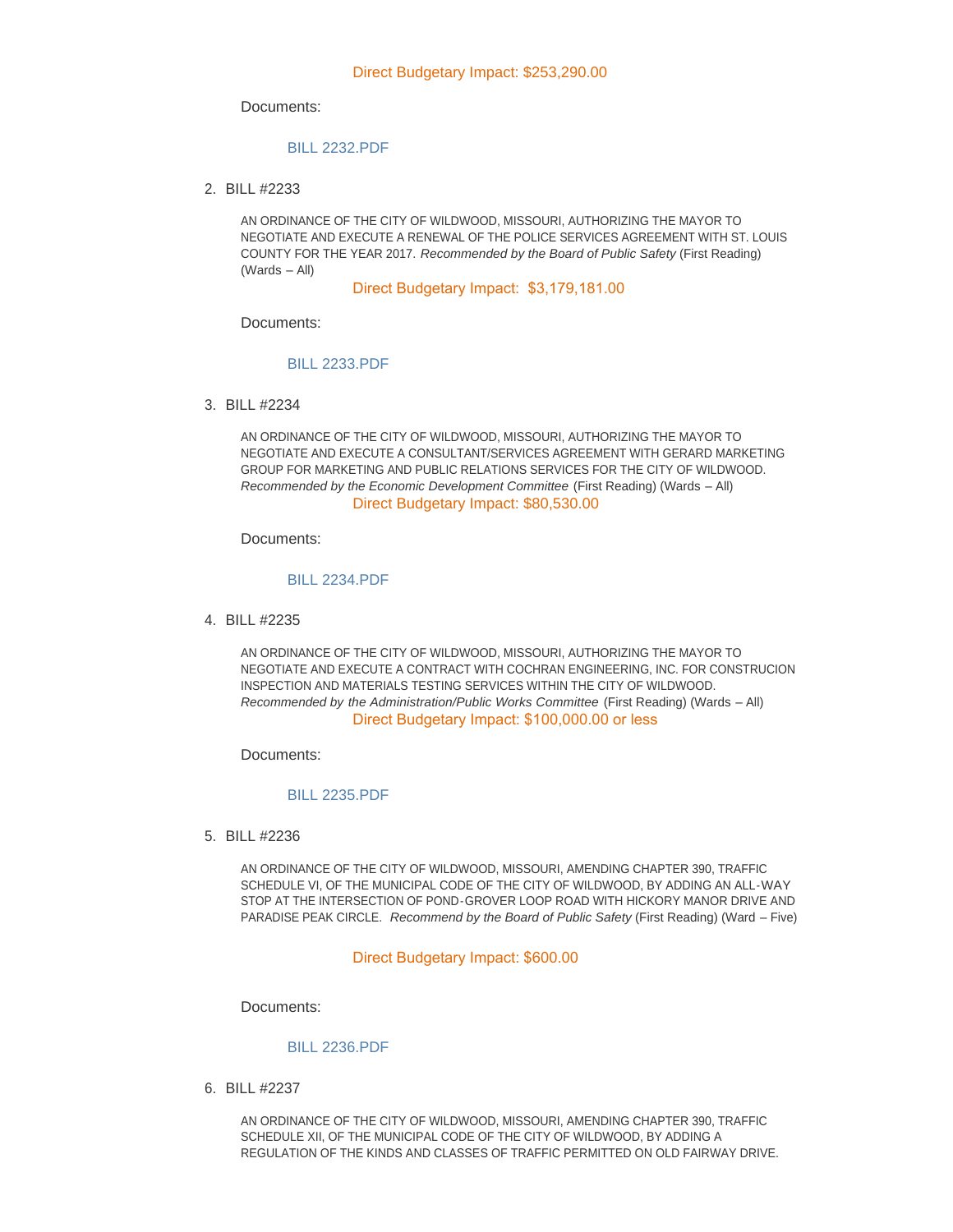Direct Budgetary Impact: \$400.00

Documents:

#### [BILL 2237.PDF](http://mo-wildwood.civicplus.com/AgendaCenter/ViewFile/Item/9212?fileID=13450)

- IX. RESOLUTIONS
	- RESOLUTION #2016-35 A.

A RESOLUTION AUTHORIZING AN INCREASE IN THE MAXIMUM AMOUNT PAYABLE UNDER THE CONTRACT WITH GAEHLE CONTRACTING, FOR PUBLIC ROADS AND RIGHTS-OF-WAY AND PARKS MAINTENANCE WITHIN THE CITY OF WILDWOOD OR OTHER INCIDENTAL ITEMS AS REQUIRED IN THE CONTRACT SPECIFICATIONS. *Recommended by the Department of Public Works*

Direct Budgetary Impact: \$0 (current contract amount not exceeded)

Documents:

### [RES 2016-35.PDF](http://mo-wildwood.civicplus.com/AgendaCenter/ViewFile/Item/9214?fileID=13451)

- X. OTHER
	- A. Receive & File

A request for the ongoing operation of an existing telecommunications tower and facility authorized by **P.Z. 4-98 AT&T Wireless Services, Inc**.; Conditional Use Permit (CUP) in the NU Non-Urban Residence District; east side of Joe's Way, north of Valley Road; under a one (1) year renewal allowed by the existing conditions of this site-specific permit. (Ward - Two)

Documents:

# [RECEIVE AND FILE -](http://mo-wildwood.civicplus.com/AgendaCenter/ViewFile/Item/9216?fileID=13452) PZ 4-98 ATT.PDF

B. Receive & File

A request for the on-going operation of an existing telecommunications tower and facility authorized by **P.Z. 25-97 Sprint Spectrum, L.P. (Marianist Retreat Center)**; Conditional Use Permit (CUP) in the NU Non-Urban Residence District; east side of State Route 109, south of Old State Road; under a one (1) year renewal allowed by the existing conditions of this site-specific permit. (Ward - Six)

Documents:

# RECEIVE AND FILE - [PZ 25-97 SPRINT.PDF](http://mo-wildwood.civicplus.com/AgendaCenter/ViewFile/Item/9217?fileID=13453)

C. Receive & File

Review and action by the Planning and Zoning Commission upon the City's Five (5) Year Capital Improvement Plan, as required by Chapter 89 of the Missouri Revised Statutes, which states this administrative body must review and act on this planning program, so as to ensure consistency with the City's Master Plan. (Ward  $-$  All)